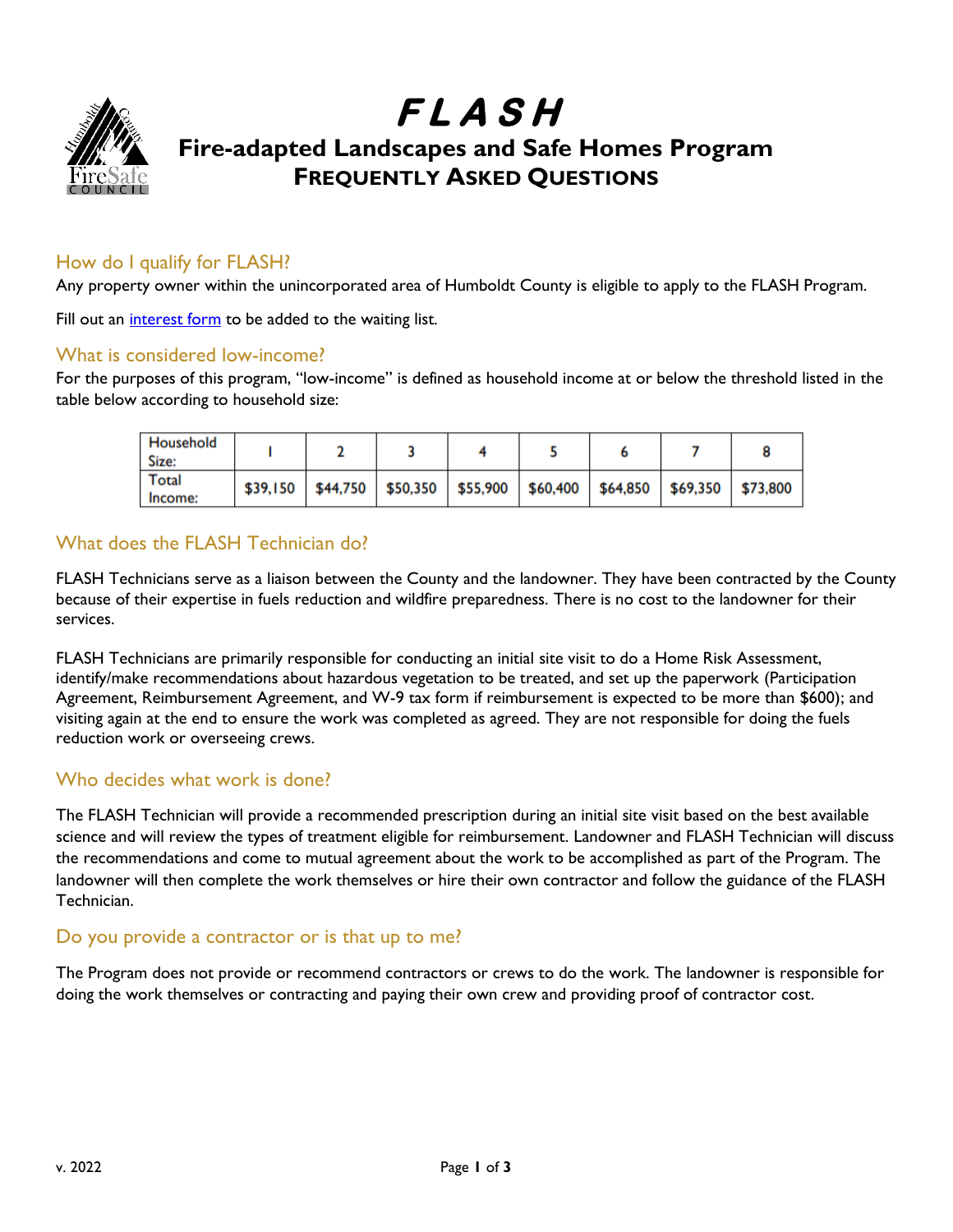## We have a handyman/renter/neighbor who is well qualified to assist on my behalf. Can they complete the work, or must it be me, the landowner?

The landowner is free to hire whomever they choose so long as the work is completed as agreed. If you choose to hire someone else, it will be your responsibility to track their time and costs using the Landowner Cost Documentation (LCD) form and providing proof of cost (i.e. invoice, receipt) as applicable. Reimbursement is based solely on a per acre rate; however, receiving reimbursement is contingent on providing all completed forms, including the LCD.

If the individual is paid, the same documentation would be required as if they were a contractor. If they are not paid, the value of their work will be based on the number of hours spent multiplied by the state volunteer rate.

#### What percentage cost share is my responsibility?

Percentage landowner cost share depends on the cost per acre, which varies by fuel density, contractor fees and other variables. Across the entire county and dozens of varied projects, the cost per acre during the last round of FLASH completed in 2018 was about \$1,900/acre TOTAL with about 35% *reimbursed.* The reimbursement rates have since increased to account for rising costs while maintaining an approximate 40% cost-share.

#### How is the reimbursement amount (cost share) determined?

- Landowners will be reimbursed according to the per-acre rates below. An estimated total reimbursement will be determined by the FLASH Technician and will be agreed upon by both parties prior to the start of work.
- The maximum reimbursement per ownership is \$4,500 (special circumstances may warrant additional funds pending County approval).

**Thinning and Limbing** \$280/acre Light \$560/acre Moderate \$900/acre Heavy

**Managing Grass and Flashy Fuels** \$150/acre Light \$440/acre Moderate \$800/acre Heavy

Bonus: +\$100 for work done in the Defensible Space Zone (within 100 feet from structure) that conforms to state guidelines.

#### How do I receive payment?

Funds are provided on a **reimbursement basis**. To be reimbursed:

- 1) A FLASH Technician will do a final site visit to confirm the work was completed as agreed in the Reimbursement Agreement.
- 2) Participants must provide proof of contractor cost (if one was hired) or certify, by signing a form, that they spent X number of hours on the project. If the participant (or a volunteer) does the work, the state volunteer rate is used.

Once the documentation has been submitted by the FLASH Technician to the County, a check will be issued to the landowner for the amount stated on the final, signed Reimbursement Agreement.

### Are any permits required?

Participants are responsible for ensuring the work is completed in compliance with applicable laws and regulations. The Program does not reimburse tree climbing, use of lifts, or removal of trees over 8" in diameter (removal of trees over 12" generally requires a permit from the Department of Planning & Building).

Pile burning of cut materials requires a burn permit from the North Coast Unified Air Quality Management District.